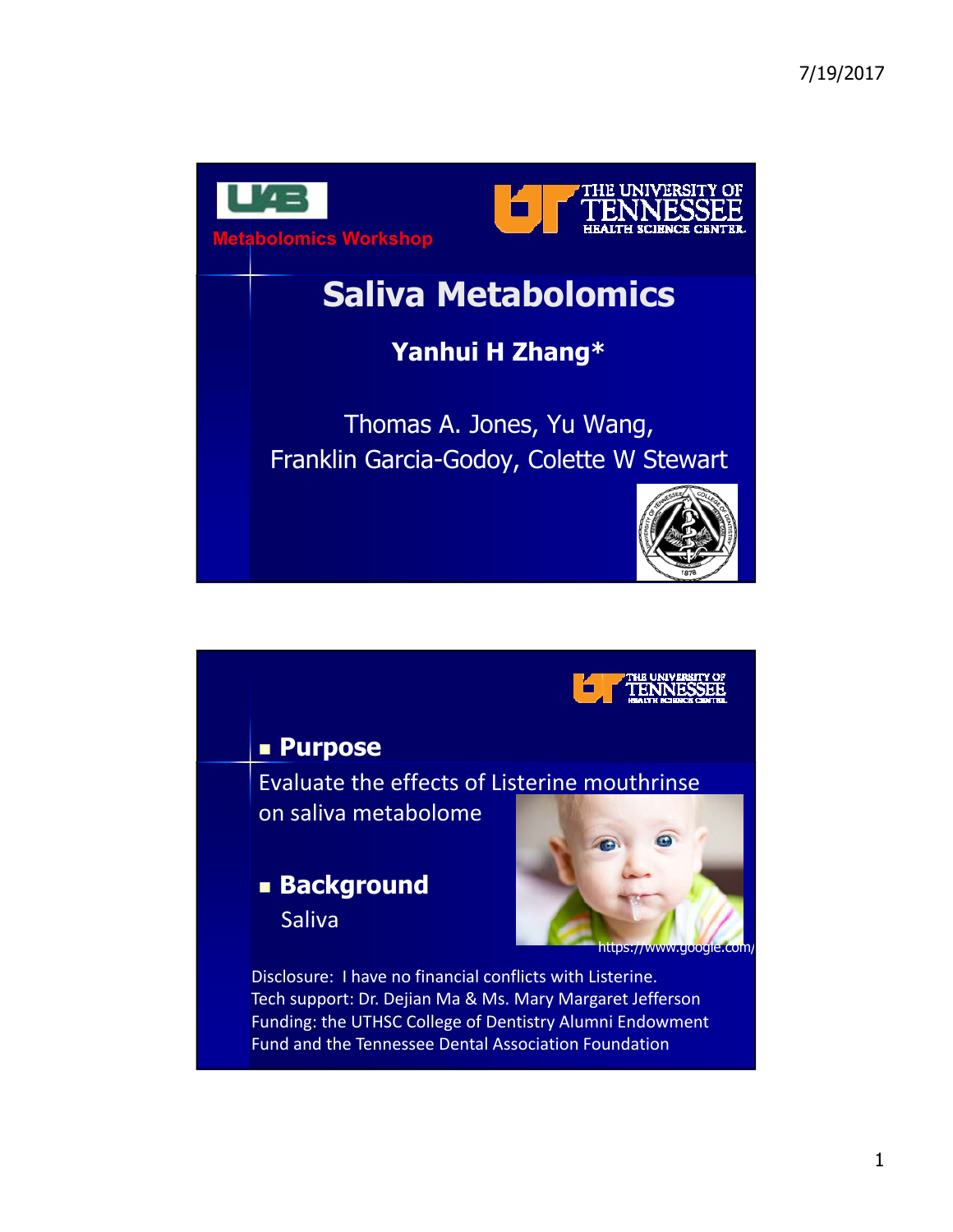|                                                                                                                                                                                                                                                                                                                                                                                                                                                  | <b>Methods</b>                                                                                                                                                                                                                                                            |                                                                                                                                                                                                                                                                                                                                                                                                                                                                                                                                                                                                                                                                                                                                                                                                                                                                                                               |                                                                                                                                                                                                                                                                                                                                                                                                                                                                                         |
|--------------------------------------------------------------------------------------------------------------------------------------------------------------------------------------------------------------------------------------------------------------------------------------------------------------------------------------------------------------------------------------------------------------------------------------------------|---------------------------------------------------------------------------------------------------------------------------------------------------------------------------------------------------------------------------------------------------------------------------|---------------------------------------------------------------------------------------------------------------------------------------------------------------------------------------------------------------------------------------------------------------------------------------------------------------------------------------------------------------------------------------------------------------------------------------------------------------------------------------------------------------------------------------------------------------------------------------------------------------------------------------------------------------------------------------------------------------------------------------------------------------------------------------------------------------------------------------------------------------------------------------------------------------|-----------------------------------------------------------------------------------------------------------------------------------------------------------------------------------------------------------------------------------------------------------------------------------------------------------------------------------------------------------------------------------------------------------------------------------------------------------------------------------------|
| Listorius<br>Saliva/                                                                                                                                                                                                                                                                                                                                                                                                                             | supernatant                                                                                                                                                                                                                                                               |                                                                                                                                                                                                                                                                                                                                                                                                                                                                                                                                                                                                                                                                                                                                                                                                                                                                                                               | $D_2O$                                                                                                                                                                                                                                                                                                                                                                                                                                                                                  |
| Saline rinse                                                                                                                                                                                                                                                                                                                                                                                                                                     |                                                                                                                                                                                                                                                                           | lyophilize                                                                                                                                                                                                                                                                                                                                                                                                                                                                                                                                                                                                                                                                                                                                                                                                                                                                                                    | <b>NMR</b> Spectrometer                                                                                                                                                                                                                                                                                                                                                                                                                                                                 |
| and relationship and the state<br>B Martialer   Amig Send & Constitute   MR   Suprint Div   Vol Strelakes &<br><b>About I contact</b><br><b>Insent Sales</b><br>Wasal Die Lik company, now b<br>Posts fot (2 columns best)<br>Selabara<br>Topic of excluded?<br><b>Sample and</b><br>Solomni<br><b>NHS Frequent</b><br><b>Mulchloss method</b><br><b>Bolive throughout</b><br>Confidence throughold (ways 1 %)<br><b>Shift tolerance Council</b> | $r = 0.14$<br>Mctabollunter - idently industrial metabolises in 'm 980 spectra of complex minitares<br>drawin In its selected.<br><b>Lectures Star Likel</b><br>Norge Weighelpeg Selateur 14400<br><b>STAR</b><br>and sens<br>(No) righest number of matched paster<br>i. | www.matsboaratizet.ca.fa<br>MetaboAnalyst 3.0<br>- a comprehensive tool suite for a<br>Please choose a functional module to proceed<br><b>Builder</b><br>Detroit<br><b>C</b> Electronical Autubushi<br><b>Data Formals</b><br>The module offers serious constrainty case explainties<br><b>SG</b><br>and machine learning methods including Interior<br>ANDIA, PCA, RUSSA and Orthogonal PLS-Dk, III<br><b>Salesto</b><br>also provides mystering and visualization body to<br>on all as for the individual time overally shown shares.<br>Trainestastry<br>classify based on involve forests and (LVA).<br><b><i><u>Senantan</u></i></b><br><b>Sandwick Freedom</b><br><b>O Fullway Andrew</b><br><b>Chair Street</b><br>This module express pathway analysis (magneting<br>existenci andose and pativas basing engines<br><b><i><u>Istant</u></i></b><br>and resultation for 21 model organizers, including | <b>O</b> Existened And<br>analysis inciding for human and maneralism species<br>based or several dorates periating 1432 groups of<br>members with Union car unique wither 11 a bal of<br>compounds. It is helper promise with<br>presentations or 3) a consentation talm<br><b>Q</b> Two sense facilitate Driver<br>This implicite inspacers semporal and two banks tures<br>analysis including their convolute forces as AFCPA.<br>and arraying Steve breakerse analysis for determine |

| <b>Results-Metabolites Identified</b> |                     |           |                     |           |  |  |
|---------------------------------------|---------------------|-----------|---------------------|-----------|--|--|
|                                       | <b>Saline Rinse</b> |           | <b>Whole Saliva</b> |           |  |  |
|                                       | <b>Baseline</b>     | 45 min    | <b>Baseline</b>     | 45 min    |  |  |
| <b>Oxalacetic acid</b>                |                     | Ŧ         | Ŧ                   |           |  |  |
| <b>Dimethylmalonic acid</b>           |                     |           | Ŧ                   | Ŧ         |  |  |
| 9-Methyluric acid                     |                     |           | $\overline{+}$      | Ŧ         |  |  |
| 1,3,7-Trimethyluric acid              |                     | $\ddot{}$ | ÷.                  | ÷.        |  |  |
| 3,7-Dimethyluric acid                 |                     | ÷         |                     |           |  |  |
| Guanidoacetic acid                    |                     | $\ddot{}$ | $+$                 | $\ddot{}$ |  |  |
| 2,5-Furandicarboxylic acid            |                     | ÷         | ÷                   |           |  |  |
| <b>Hydroquinone</b>                   |                     |           | Ŧ                   |           |  |  |
| 3-Hydroxyisovaleric acid              |                     |           |                     |           |  |  |
| <b>Dimethylsulfide</b>                |                     |           | $\ddot{}$           |           |  |  |
| Acetoacetic acid                      |                     |           | ÷.                  | ÷.        |  |  |
| <b>Quinone</b>                        |                     |           | $+$                 | $\ddot{}$ |  |  |
| 2-Aminoisobutyric acid                |                     |           | ÷                   |           |  |  |
| <b>Guanine</b>                        |                     |           | $\ddot{}$           |           |  |  |
| 2,4-Diamino-6-hydroxypyrimidine       |                     |           | ÷                   |           |  |  |
| <b>Pyruvic acid</b>                   | ÷                   |           |                     |           |  |  |
| Phosphoenolpyruvic acid               |                     | ÷         |                     |           |  |  |
| <b>Dimethylamine</b>                  |                     | $+$       |                     |           |  |  |
| <b>Glycine</b>                        |                     |           |                     |           |  |  |
| <b>Glycolic acid</b>                  |                     | $\ddot{}$ |                     |           |  |  |
| Urea                                  |                     |           |                     |           |  |  |
| <b>D-Threitol</b>                     |                     |           |                     | $\ddot{}$ |  |  |
| <b>Choline</b>                        |                     |           |                     |           |  |  |